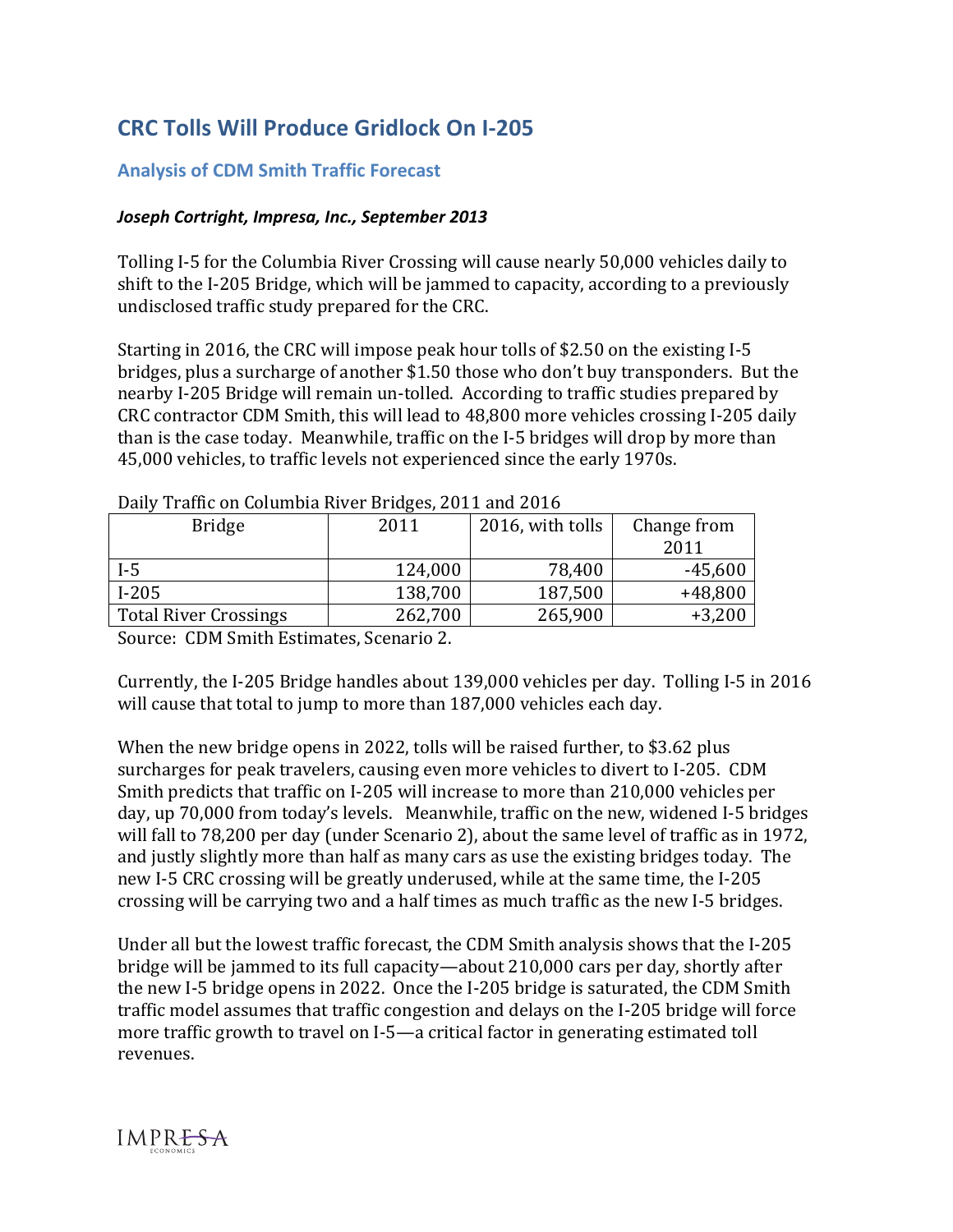While the documents disclosing the CDM Smith projections show travel *volumes*, they do not show travel *times*— since I-205 will be at capacity, travelers on I-205 will doubtless face much longer travel times than they do today. In addition, filling I-205 to capacity will produce higher traffic volumes and slower travel speeds on routes connected to I-205, especially I-84 and State Route 14. The congestion on I-205 would be especially likely to increase travel times to and from Portland International Airport. CRC has not disclosed or evaluated the negative economic effects associated with degraded access to the region's airport, arguably a much more time-sensitive destination for travelers and freight than truck trips on I-5.

These data show that the traffic projections contained in the project's environmental impact statement are dramatically wrong. The Final Environmental Impact Statement (FEIS) claimed that the new I-5 bridges would carry 178,000 vehicles in 2030, and that there would be only minor diversion to I-205. The new CDM Smith analysis shows only slightly more than half as many vehicles will use a new I-5 bridge (99,000 under Scenario 2).



The new analysis confirms what Impresa has been saying about CRC traffic projections for more than five years: CRC completely missed the big decline in driving that has been underway in the U.S. for almost a decade, and they grossly under-estimated the diversion effects of I-5 tolling.

This forecast invalidates the transportation rationale for the CRC project. The CRC was based on the premise that a new, larger bridge is needed to accommodate growing traffic flows. But the CDM Smith forecasts show that with tolling, fewer

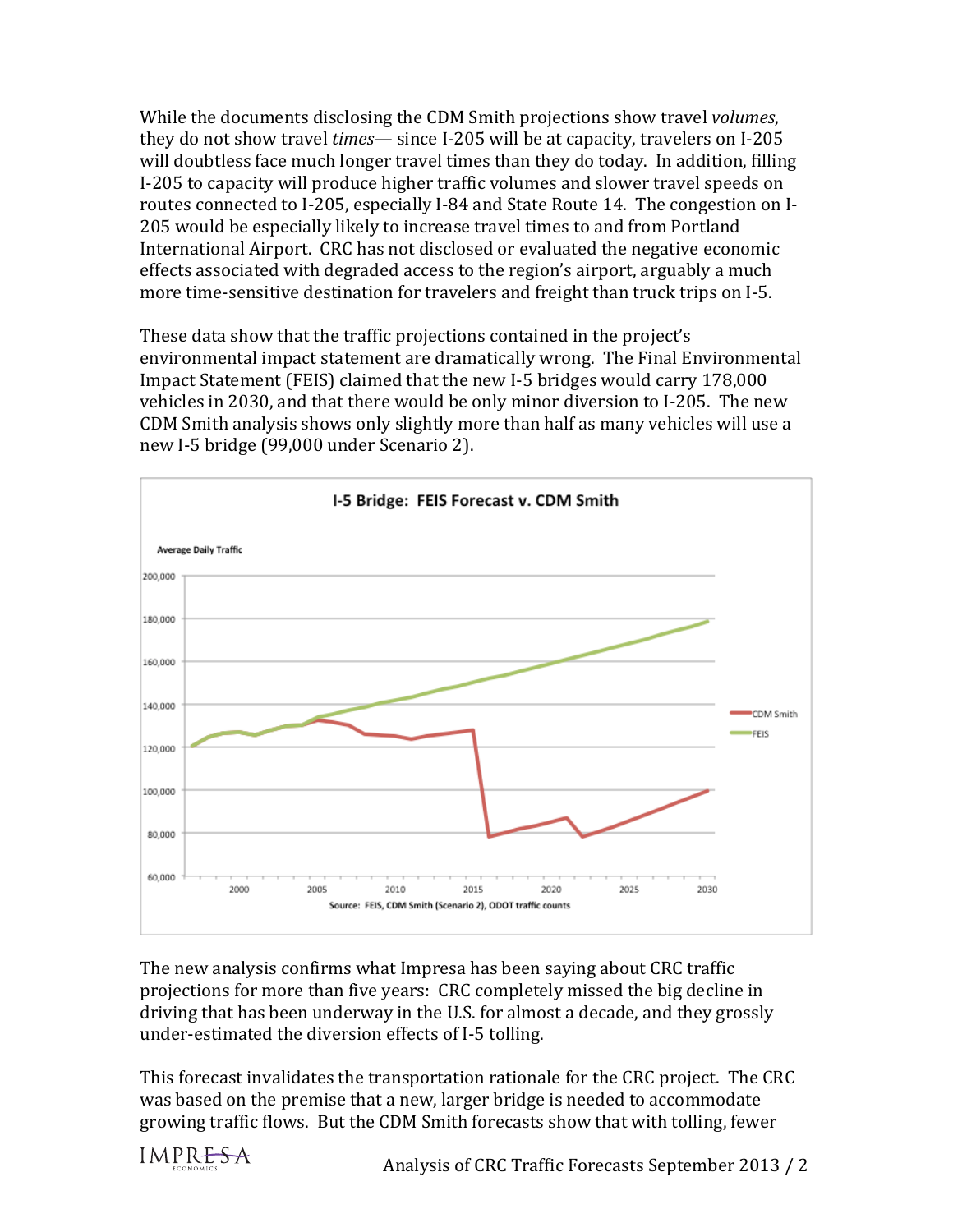vehicles will use the new bridge than use it today. Under CDM Smith's highest forecast (Scenario 4) traffic on the new I-5 Bridges will be lower in 2030 (122,000) vehicles per day) than it is today (about  $124,000$  vehicles per day). The region will have spent nearly \$3 billion dollars to widen this freeway and increase its capacity—but fewer motorists will use it than do so today. And tolling will leave the new I-5 bridges grossly under-utilized, while overwhelming the existing I-205 bridges. The day the new bridge opens, I-205 will carry two and a half times as many vehicles  $(210,300)$ , as the new tolled I-5 CRC  $(78,400)$ .

Even though much more realistic than the FEIS analysis, there are strong reasons to believe that the estimates created by CDM Smith still significantly over-estimate toll traffic on I-5 and underestimate the amount of diversion to I-205.

- The CDM Smith estimates are based on un-realistic forecasts of the underlying growth of cross-Columbia River traffic. The CDM Smith forecasts assume that between 2016 and 2036—in the absence of tolls—the total number of daily auto trips across the Columbia River will increase from  $269,100$  to  $366,500$ , a rate of annual increase of 1.5% per year. Over the past decade, trips across the river have actually declined at a rate of -0.2% per year (from  $270,000$  in  $2001$  to  $267,300$  in  $2011$ ). Vehicle miles of travel are in long-term decline in the region and throughout the United States. The CDM Smith estimates provide no explanation of why this decline will reverse, and accelerate to this high rate, nor does it provide any sensitivity analysis that explains the revenue implications if this assumption is wrong. If traffic growth across the Columbia River fails to accelerate as dramatically as CDM Smith is forecasting, the CRC could experience a major shortfall in revenue.

| Forecast/                 | Annual Growth in         |
|---------------------------|--------------------------|
| <b>Time Period</b>        | Columbia River Crossings |
| <b>Actual Growth Rate</b> |                          |
| 2002-2012                 | $-0.2\%$ per year        |
| CDM Smith "Toll Free"     |                          |
| 2016-2036                 | $1.5\%$ per year         |
| CDM Smith "with Tolls"    |                          |
| 2016-2036                 | 1.1 to $1.2\%$ per year  |

- The CDM Smith estimates are not based on actual data on traveler value of time. While a key part of the CDM Smith work plan was to develop a customized estimate of the value of travel time, based on a survey of actual I-5 bridge users, the estimates in developed so-far rely on a "back of the envelope" estimate travel time value based on secondary data about countywide wage rates, and a "rule of thumb" relationship between travel time values and wage rates.
- The CDM Smith figures likely over-estimate truck traffic and the high sensitivity of truckers to tolled facilities.
- The CDM Smith estimates do not separately recognize the effect of tolls on shopping trips to Oregon by Washington residents seeking to avoid sales taxes.

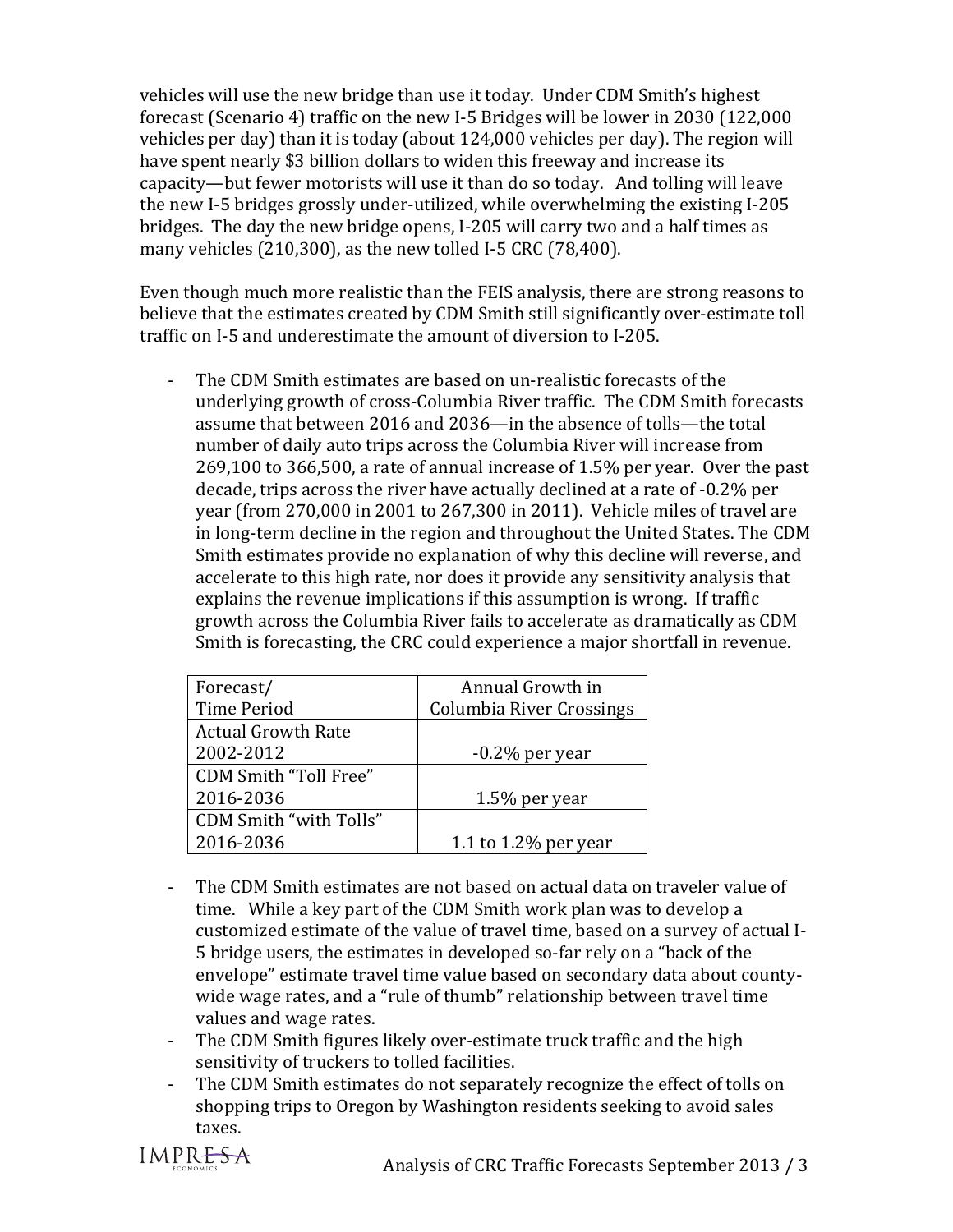

## **How CRC Tolls Force Traffic to I-205**

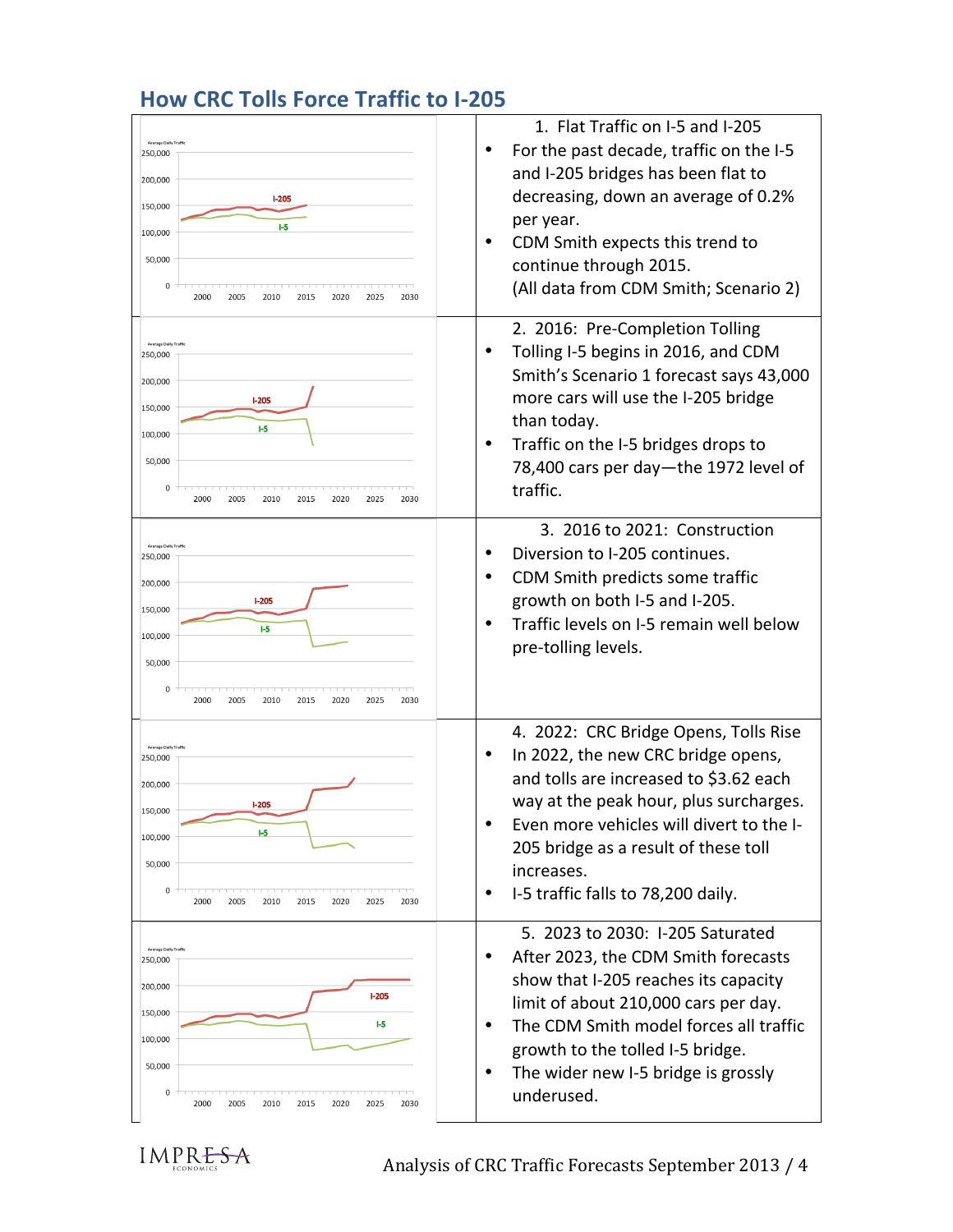#### **Analysis**

**Panel 1** shows the historical pattern of traffic on the I-5 and I-205 bridges since 1997. Traffic growth during this period ebbed and then went into reverse. Over the past decade, travel on the I-5 and I-205 bridges combined has declined by an average of 0.2% per year. CDM Smith expects flat to stagnant growth through 2015.

**Panel 2** shows CDM Smith's forecast of what will happen in 2016, when the CRC begins charging a toll for user's of the existing I-5 bridge, the so-called "precompletion tolling." Tolls will range up to \$2.50 per peak hour crossing, plus a surcharge of \$1.50 for those who do not buy a transponder.

**Panel 3** shows that from 2016 through 2021, while the new bridge is constructed, that CDM Smith projects that the pattern of diversion to I-205 will persist, but that there will be growth in traffic on both I-5 and I-205.

**Panel 4** shows what CDM Smith expects to happen when the new CRC Bridge is opened to traffic—and tolls are increased to \$3.62 per peak hour crossing (plus surcharges of up to \$1.77 for those who do not purchase transponders). The further increase in tolls serves to divert additional traffic to I-205. When the new bridge opens, it is expected to carry just 78,200 vehicles per day, the same level of traffic that crossed the bridge in 1969.

**Panel 5** shows what is projected to happen after 2023. Critically, the CDM Smith forecasts project that I-205 will be saturated to full capacity—about 210,000 vehicles per day or about 50% higher than current traffic levels (this is shown as I-205 "flat-lining" after 2023. Once I-205 is saturated, CDM Smith assumes that traffic growth will shift to the tolled I-5 bridges. This assumption is a key driver of increased toll revenues in the post-completion period.

**The CDM Smith model contradicts and invalidates the traffic projections used in the CRC planning and environmental impact reports over the past 7 years.** These new forecasts for traffic levels on a tolled I-5 bridge completely contradict the forecasts the CRC has used for the past seven years, and cast serious doubt on the project's environmental impact statement, the need for the project, supposed transit

benefits and also pose the risk of extreme traffic diversion.

These forecasts are dramatically different than those in the Columbia River Crossing Final Environmental Impact Statement (FEIS), which claimed that traffic would be 178,000 vehicles per day if a new, tolled CRC were built. The CDM Smith estimates show that the FEIS overstated 2030 traffic levels on the I-5 bridge by between 45 percent and 104 percent. Despite the fact that it forecasts 80,000 fewer I-5 trips daily in 2030; the CDM Smith report is the basis for an assertion that tolling will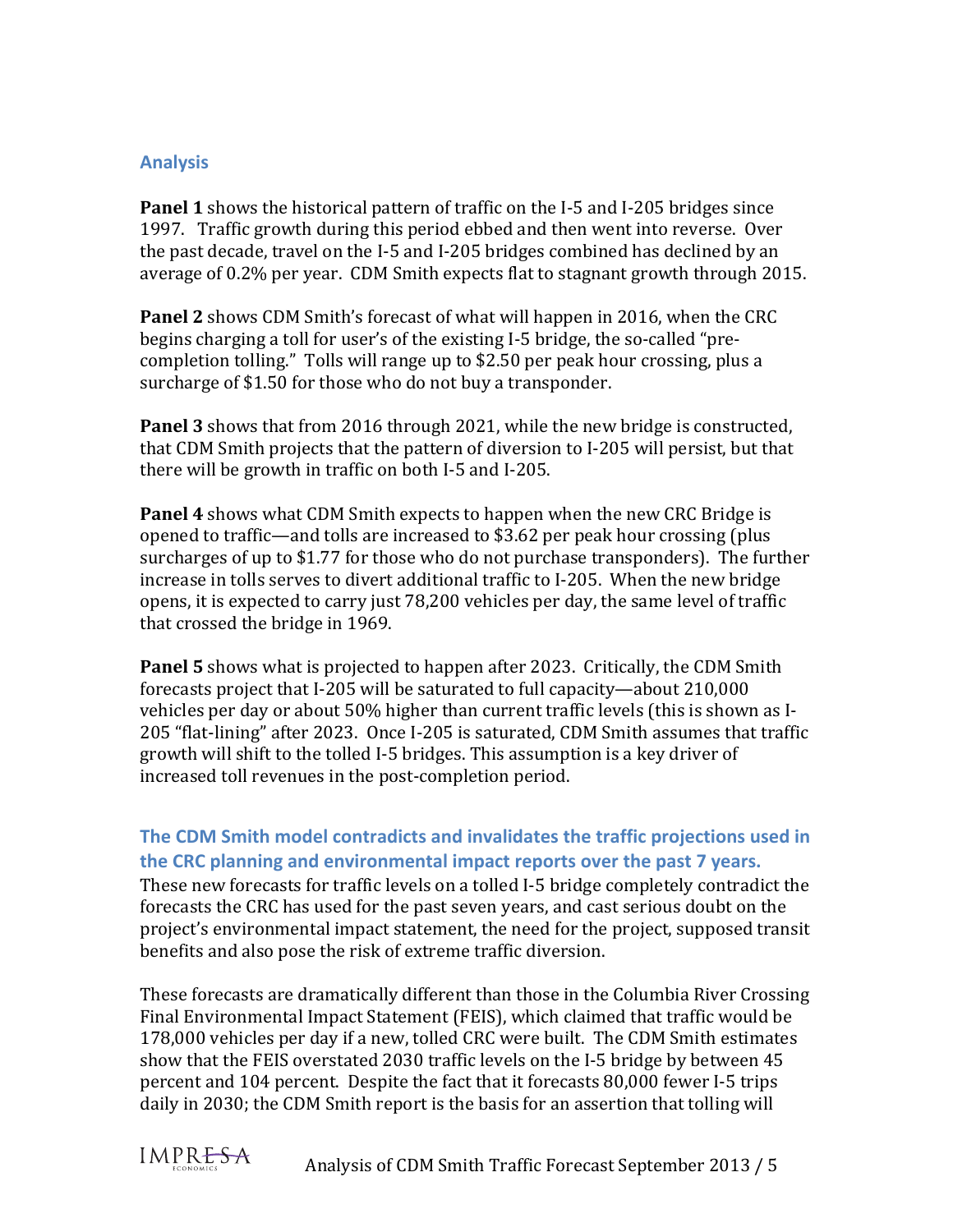produce nearly as much revenue as was forecast in the FEIS. Neither the CDM Smith report, nor the Parsons Brinkerhoff report that accompany it provide any explanation of how so much smaller traffic flows generate nearly as much net revenue.

In sum, the results of the CDM Smith report show:

- The unintended consequences of tolling just one bridge will likely produce even worse traffic congestion on alternate, non-tolled routes, especially those leading to the Portland airport (which are arguably far more time-sensitive and economically important than truck or commuter traffic across the present I-5 bridges).
- With tolling, no additional cross-river capacity is needed. Although the project is supposedly needed to expand capacity, tolling the I-5 bridges will reduce demand for the foreseeable future to a level that could easily be accommodated by the existing structure.
- A high fraction of current bridge users do not value the trip highly enough to pay the toll; this is critical, since toll revenues are expected to cover perhaps a third of the cost of the project.

Long-term growth rates assumed for the CRC with tolls have not been validated by the experience of other tolled facilities. The CDM Smith analysis assumes that in the long term, growth rates on the I-5 bridges *with tolls* will range from 1.1 percent to 1.2 percent per year. In the past decade, *with no tolls*, the growth rate of traffic across the Columbia River on the I-5 and I-205 bridges combined has averaged -0.2 percent per year and has exceeded 0.5 percent in only one year (2005). Yet the CDM Smith figures assume that traffic will grow faster on a tolled bridge than it has grown on the existing non-tolled bridges, and it will do so on a sustained basis. The materials submitted with the CDM Smith forecast do not explain what factors will cause this historical reversal in bridge traffic. As the Bain Report to the Treasurer noted in the face of an unsubstantiated claim that traffic growth would accelerate after 15 years of slowing, such a projection requires "strong, evidence-based arguments to support such a 'story."

## **The CDM Smith Forecasts Invalidate the Traffic Forecasts Contained in the FEIS**

The traffic projections contained in the DEIS are the foundation of many of the key conclusions about the project's environmental, economic and social impacts. The newly released CDM Smith projections show the estimates used in the FEIS are incorrect—the amount of traffic that will be carried on the I-5 bridges will be dramatically less in 2030 than the 178,000 vehicles estimated in the FEIS, and this invalidates many of the conclusions contained in the FEIS.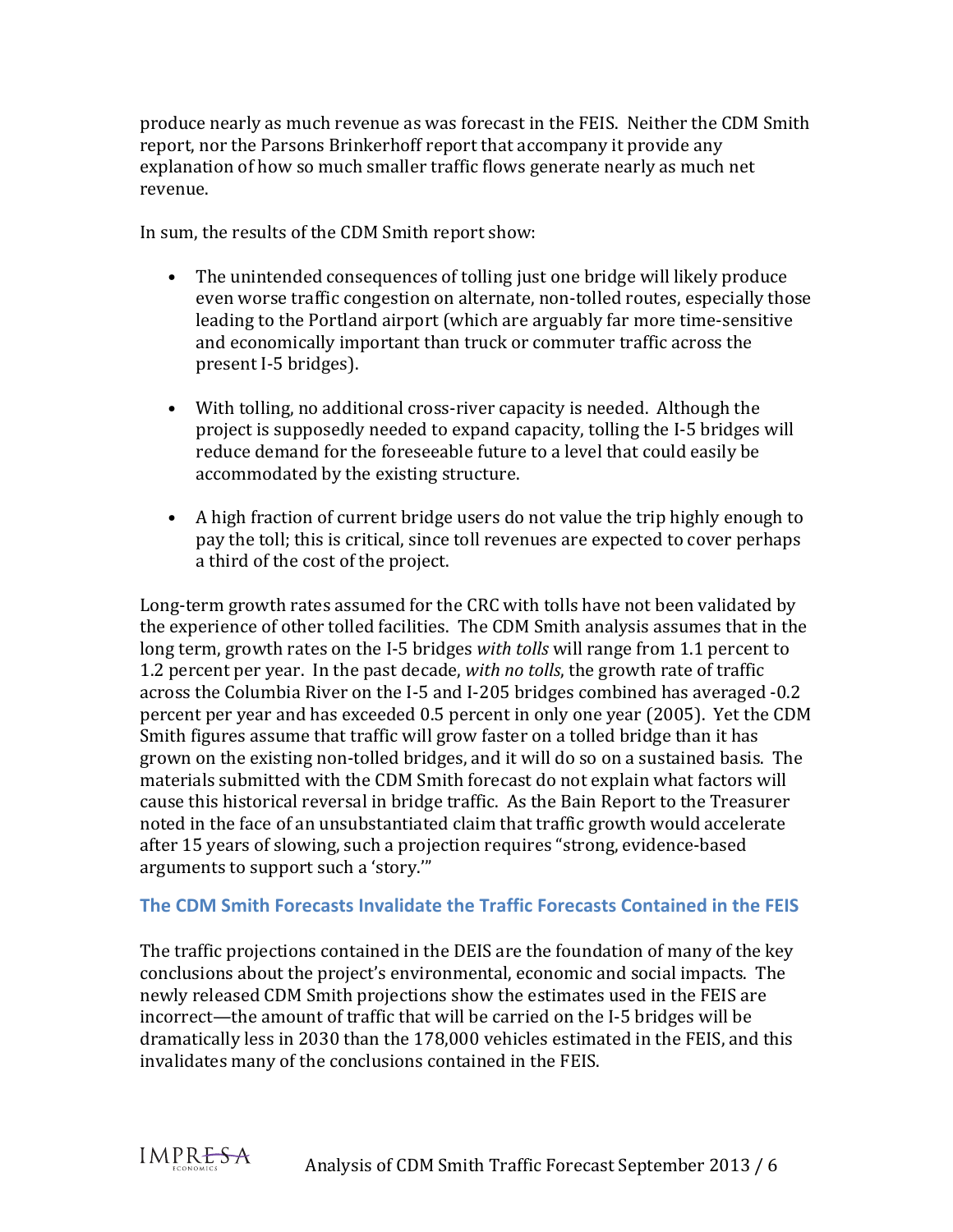Although the CDM Smith estimates omit the critical No-Build no-toll baseline, it is evident that their estimates and the past seven years of stagnant to declining traffic volumes on the I-5 totally discredit the FEIS estimate of 184,000 vehicles per day for the No-Build alternative. There is no evidence that traffic levels on I-5 in the No-Build case will ever reach the level of 184,000 vehicles per day forecast in the Draft and Final Environmental Impact Statements. The bridges currently carry about 124,000 vehicles per day, and in fact, traffic levels have actually declined over the past five years. Previous CRC documents have omitted information showing the steady decline in traffic: the project's vintage 2006 projections were not updated in the FEIS, issued in September 2011; the FEIS contains no post-2005 data on actual traffic levels on the bridges.

The No-Build estimates contained in the FEIS create a fictional and exaggerated baseline that makes the proposed project seem more necessary and environmentally benign than it actually is. In effect, the traffic levels ascribed to the No-Build scenario have served to create a high traffic, high delay, high pollution straw man against which the build alternatives could be claimed to have better performance.

A corrected baseline No-Build forecast, coupled with lower estimates of traffic and higher estimates of diversion associated with tolling the proposed new I-5 bridges would produce dramatically different results from those portrayed in the CRC Environmental Impact Statement. Specifically, such changes would:

- Invalidate traffic congestion analysis. The FEIS claims that toll driven diversion to I-205 will be minimal. The CDM Smith figures show that many more vehicles will divert away from I-5 because of tolls—about 45,000 trips in 2016, according to its Scenario 2 forecast. This diversion will also produce additional traffic and congestion on other key routes (I-84, SR-14 and other East-West connectors). The FEIS does not analyze the effects of this congestion, and is therefore invalid.
- **Invalidate the freight analysis.** Similarly, the FEIS claims that freight travel will face increasing congestion and delay on the I-5 bridges. These forecasts hinge on a comparison with the inaccurate baseline. In fact, traffic levels have not been increasing on the I-5 bridges, and the fraction of the crossriver truck traffic carried by I-5 has decreased dramatically in the past five years.
- **Invalidates safety analysis.** The FEIS claims that the number of crashes on the I-5 bridges will increase—but this figure is based on a faulty forecast of future traffic levels. A realistic baseline would show far fewer crashes.
- **Invalidates cost-benefit analysis.** The CRC has published a cost-benefit analysis, which is based on assumed travel savings for the 178,000 vehicles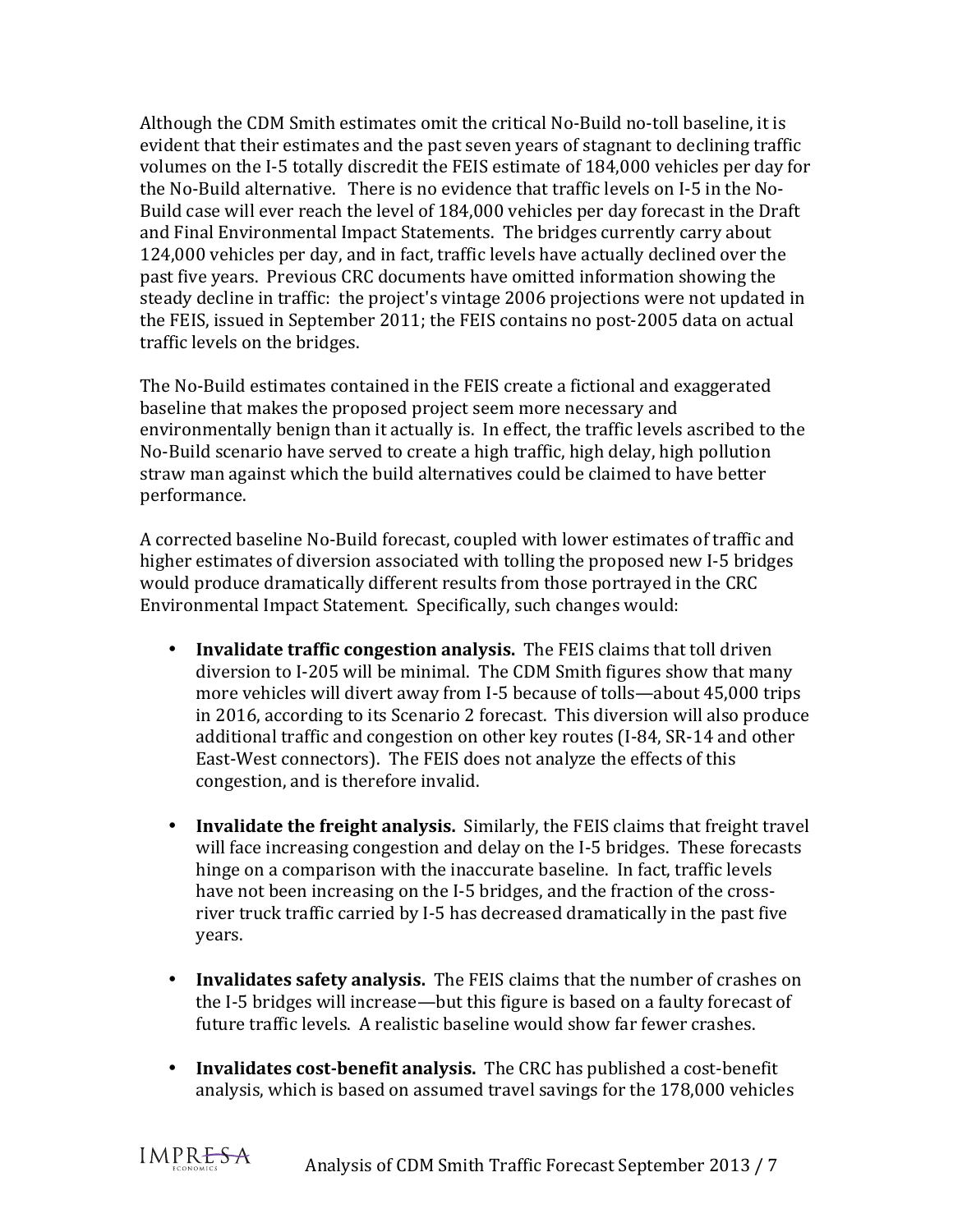estimated to cross the bridge in 2030 under the FEIS. Since far fewer vehicles will use the bridge, there will be far smaller benefits. Moreover, the cost-benefit analysis doesn't include an analysis of the costs associated with the delays from congestion on parallel and alternate routes because the FEIS traffic projects failed to accurately estimate these flows. This invalidates the cost benefit analysis.

• **Invalidates the analysis of transit benefits**. The comparison of bus service times under the No-Build analysis with light rail service times under the proposed project is strongly influenced by the high levels of traffic congestion in the No-Build. A more realistic No-Build scenario with less traffic congestion would show much smaller (and perhaps negative) transit travel time benefits with light rail.

It is not possible to reconcile the DEIS and FEIS forecasts with the forecasts provided by CDM Smith. CRC officials have made misleading claims about the nature of the forecasts. Officials have claimed that the numbers presented in the EIS are a "worst-case" for estimating environmental impacts, and that the project uses a different and lower set of traffic numbers to gauge financial feasibility.

To claim that a forecast with a higher or lower level of traffic on I-5 is better or worse, or represents a worst case analysis, is simply incorrect. Different projections necessarily imply different environmental impacts.

- Neither federal highway regulations nor federal environmental regulations authorize or direct using multiple, conflicting forecasts for a single project, or using one set of traffic numbers for one purpose, and a different set for another.
- The CRC FEIS projections of project traffic levels do not, in any case, represent an environmental worst-case because the CDM Smith estimates show that there will be a diversion of 45,000 vehicles to other routes/destinations with tolling; this is a far higher level than the minimal diversion estimated in the FEIS. This diversion has far larger and more negative environmental effects than previously disclosed.
- The CRC projections in fact, create a fictitiously bad "No-Build" scenario that serves to make the build alternatives seem less environmentally harmful than they actually are.
- Federal regulations require that CRC certify that it has used only a single, consistent set of forecasts as part of its application for federal transit funds. (Nancy Boyd, New Starts Certification of Technical Methods and Planning Assumptions September 7, 2012).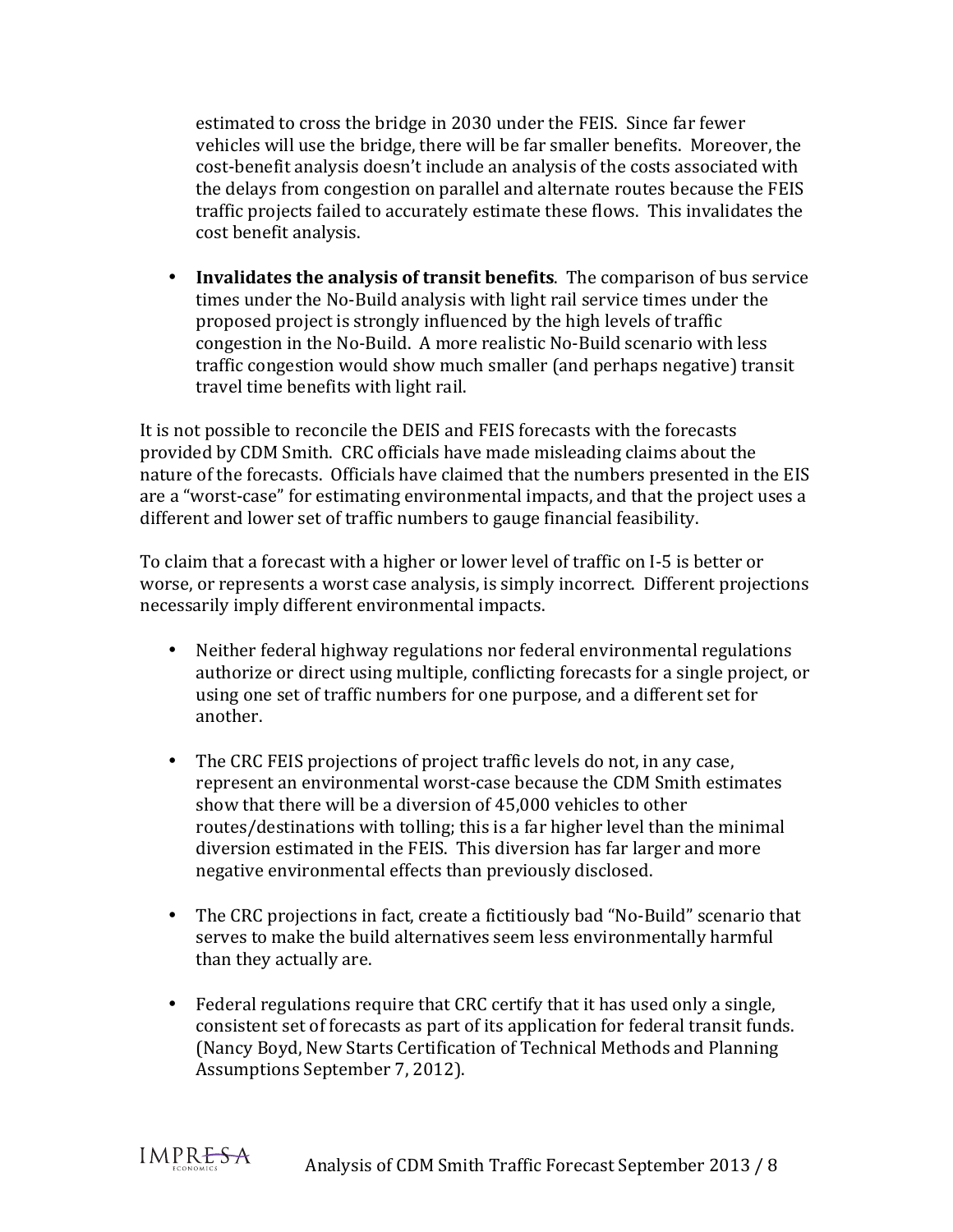#### **Important Questions Remain About the Reliability of the CDM Smith Forecasts**

The preliminary CDM Smith numbers show that even in the highest range of assumptions, traffic levels on I-5 will be dramatically lower than forecast in the FEIS. Even so, the CDM Smith preliminary estimates leave other important questions about specific traffic demand markets unanswered. As indicated earlier in this report, the entire set of CDM Smith forecasts assume levels of cross-river traffic growth that are at odds with trends over the past decade. In addition, the report doesn't show traffic effects by vehicle type, by trip purpose, time of day, or by income level. This is important because some trips are highly sensitive to toll levels. Each of these factors means that diversion could be greater, and adverse effects even worse than those implied in the preliminary estimates.

**Not Disaggregated by Vehicle Type:** According to the CRC financial plan. commercial trucks are expected to provide about 25 percent of gross toll revenue. Careful studies of trucker travel patterns and behavior conducted by the Transportation Research Board show that most truckers dislike tolls, and avoid tolled routes, especially independent truckers who are paid a fixed price on a per trip basis, and who are not reimbursed for tolls, and who have ample delivery windows. Already, without tolls, truck traffic on the I-5 bridges has fallen 23 percent since 2007, and a further decline in traffic would have major implications for toll revenue estimates.

**Not Disaggregated by Trip Purpose**: Journey-to-work trips across the two bridges account for almost half of all trips. But a high fraction of trips are shopping and personal/social trips. A significant fraction of these trips is Washington residents shopping in Oregon to avoid sales taxes. Many occasional and personal trips may divert away from I-5 because of the high cost of tolls: For those who do not purchase a transponder, the cost of a peak hour round trip when the new bridge opened in 2022 would be  $$10.78$ : a  $$3.62$  base toll, plus a  $$1.77$  surcharge each way  $($3.62 + $1.77 = $5.39; $5.39 * 2 trips = $10.78)$ . This would more than negate the tax savings to the typical shopping trip to Jantzen Beach which averages about \$50 in purchases. Over the past two decades, cross-border retail activity has shifted substantially to the East, with the development of large scale retail at Cascade Station and other big box retail on Airport Way, both served by I-205. Activity at the Jantzen Beach Mall, served by I-5, has stagnated. Given the motivation of these trips (saving about \$8.50 per hundred dollars of taxable retail purchases), retail shoppers may be deterred from using the I-5 bridge and instead travel to the East. Also, the value of time of shoppers is likely to be much lower than the \$12.28 to \$17.24 estimates used by CDM Smith.

**Not Disaggregated by Time of Day:** Tolls charged vary by time of day, as does the attractiveness of alternative routes. The experience with the SR-520 Floating Bridge in Seattle shows that the biggest traffic drop off is in off-peak hours, when the non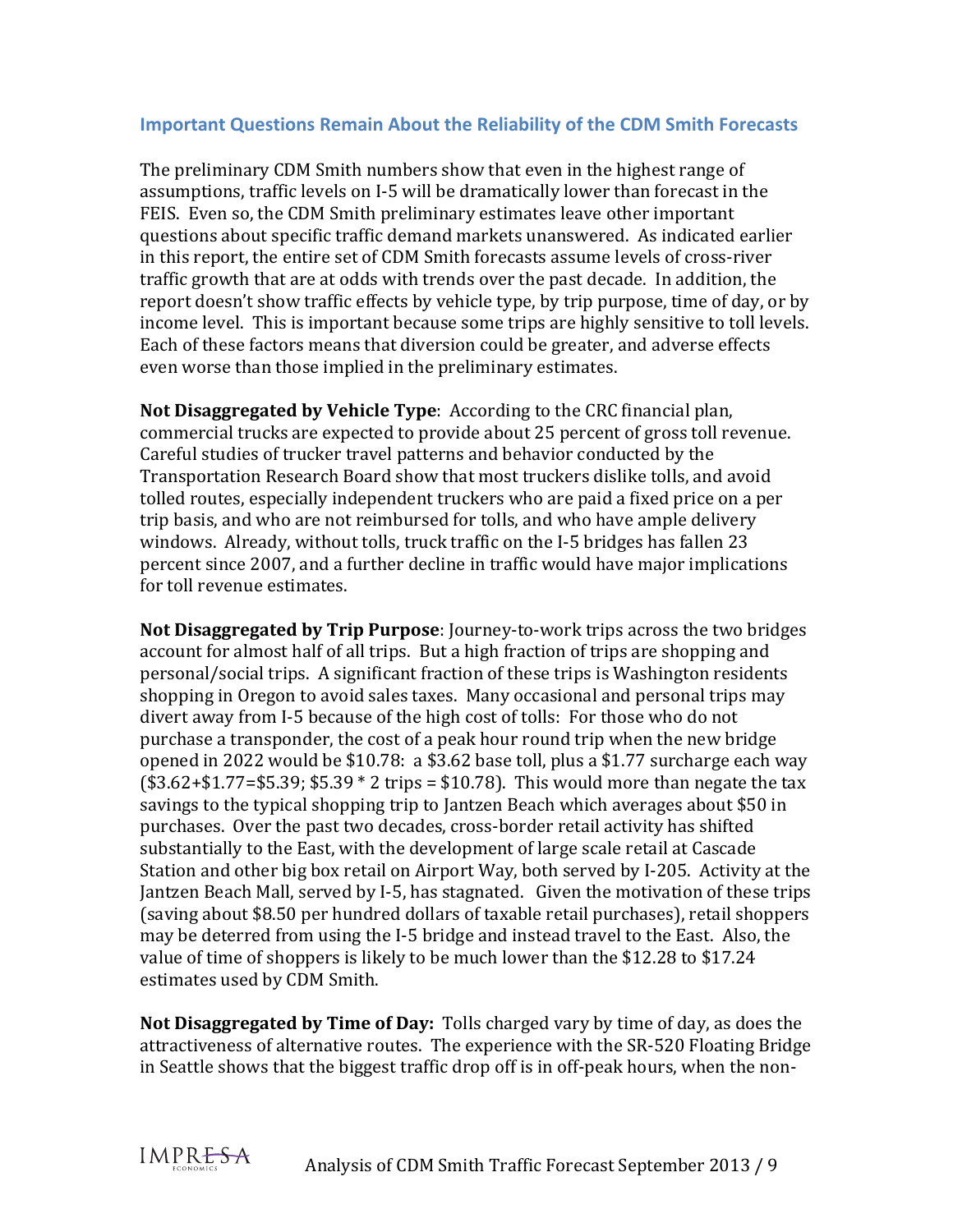tolled route offers free traffic flow. Travelers are much less likely to choose a tolled route when there is no congestion on the un-tolled route.

**Not Disaggregated by Income Level:** The CDM Smith preliminary results do not show results by the income level of bridge users. Different income groups have very different values of time. Low income travelers generally have a much lower value of time, and will modify travel patterns to avoid tolls; while higher income travelers value time savings more highly than toll costs. The CDM Smith model uses a single value of time for each category of vehicle trips. If the results were disaggregated by income group, the model would likely show higher rates of diversion, especially for lower income groups.

**Model Not Demonstrated to Accurately Forecast Tolled Traffic.** The materials provided to document the findings do not show whether the CDM Smith model, which is based on the Metro transportation model, has addressed the methodological limitations identified by an ODOT-commissioned study which concluded that the current four-step traffic forecasting models used in the Portland area were incapable of accurately predicting traffic volumes on tolled facilities.

**The CDM Smith Report fails to present basic information about its traffic model and its results.** As part of constructing its model of traffic over I-5, CDM Smith would also have to forecast traffic speeds across the I-205 bridges and on other major connecting links. The CDM Smith preliminary report omits any data on traffic speeds or levels of service on these other routes.

## **About the CRC and CDM Smith Forecasts**

The CRC prepared traffic forecasts for the project's environmental impact statement in 2007. These forecasts were based on traffic data through 2005, and on transportation surveys that assessed traveler behavior in the early 1990s. These forecasts predicted very rapid growth in travel on I-5 through 2030—even if a new bridge was not built. CRC did nothing to revise these models when it published the Final Environmental Impact Statement in late 2011; in fact, the FEIS contains no post-2005 data on traffic levels—even though traffic declined significantly and showed CRC projections were fundamentally flawed.

In late 2012, CRC hired CDM Smith to undertake an "Investment Grade Analysis" of the CRC. An Investment Grade Analysis or IGA is a more detailed study of possible traffic levels and toll revenues that would be submitted to potential bond buyers who would be lending money to the project. The IGA will take more than a year, and is not expected to produce final results until December 2013.

In reports made public in March 2013 (to the Oregon Legislature) and in September 2013 (to the Oregon State Treasurer), ODOT has provided CDM Smith work products that summarize traffic data only on an annual transactions basis, and not on the average daily traffic (ADT) basis routinely used to describe traffic levels (and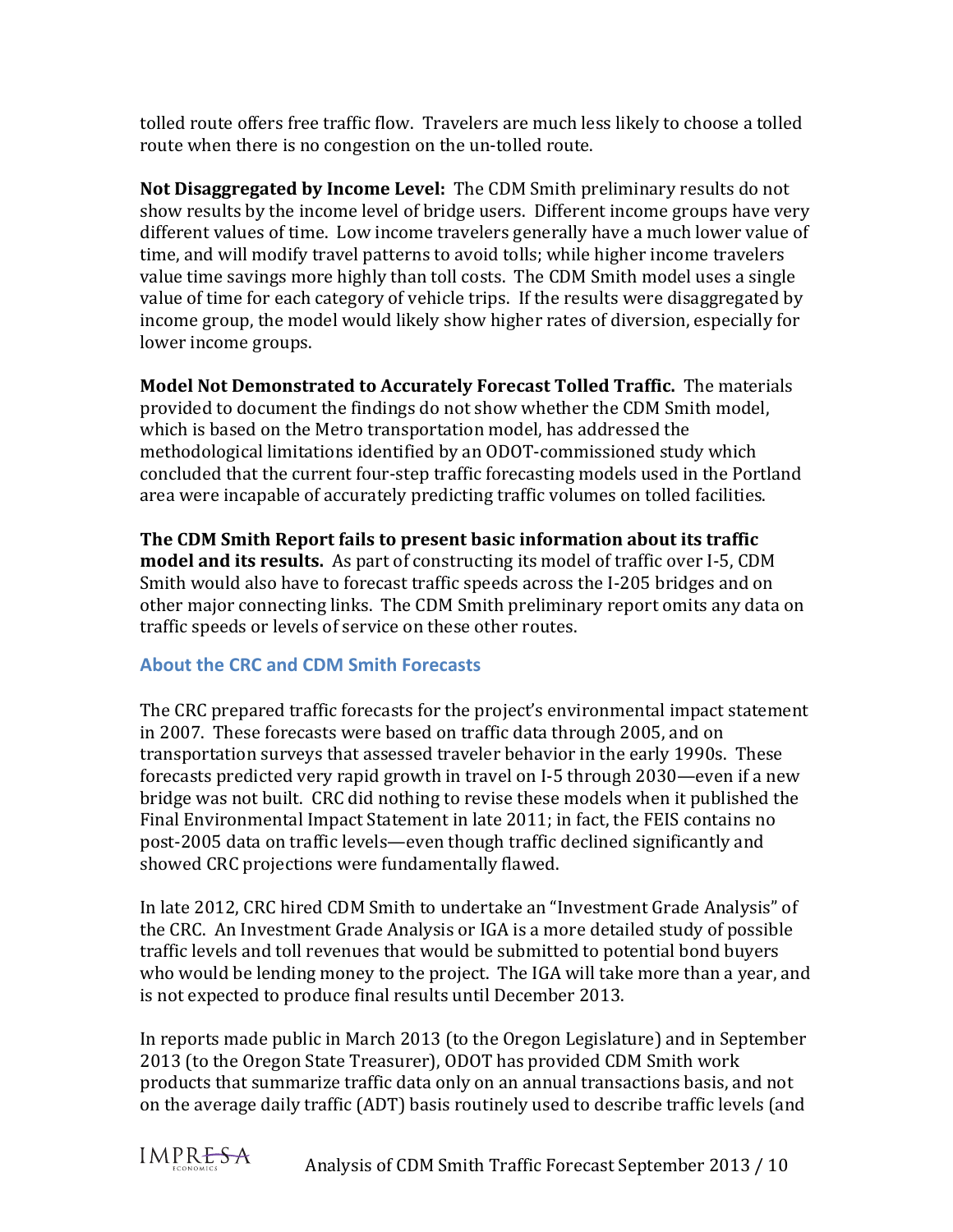used throughout the project's environmental impact statement). Also, these CDM Smith reports did not disclose traffic levels on other competing routes, i.e. I-205.

Impresa has repeatedly requested access to ADT level data. This traffic data in this report are taken from data prepared as part of the CRC's Investment Grade Traffic Analysis and was obtained by Impresa, Inc., through a public records request filed with the CRC. The data are contained in a spreadsheet prepared ("CRC Prelim ADT Summary File.XLSX") attached to an email from Eugene Ryan of CDM Smith to Steve Siegel, another CRC project consultant, and dated March 2, 2013. This spreadsheet contains estimates of daily traffic levels on I-5 and I-205 for the years 2016, 2022, 2036 and 2060, and also reports the estimated level of traffic under a "no-toll scenario" for both routes in 2016, 2036, and 2060. Impresa computed values for all intermediate years by interpolating a constant annual growth rate. This report uses values from Scenario 2 of the 4 scenarios presented by CDM Smith which corresponds to the middle of the range of CDM Smith estimates. Scenario 1 would produce even lower levels of utilization of the new I-5 bridges than shown here. Scenarios 1-4 were developed by CDM Smith for its document "Preliminary Gross" Toll Revenue Estimates," submitted to the Oregon Legislature and dated February 22, 2013. The estimates presented in this document revealed only annual transactions, and did not report data for the I-205 crossing. This document is available on the State Treasurer's website:

http://www.oregon.gov/treasury/AboutTreasury/Documents/CDM%20Smith%20 memo%20on%20tolls%20Feb%2022%202013.pdf

Impresa has filed public records requests for this same information with the Columbia River Crossing, with the Washington Department of Transportation and the Oregon Department of Transportation, but has been provided with no additional information that addresses daily traffic levels since April 2013.

The ADT data contained in this report appear to be derived from the February preliminary traffic estimates presented to the Legislature. As noted, CRC has not provided ADT estimates consistent with the toll revenue projections provided to the State Treasurer in September. However, the range of annual transactions reported for the February forecasts in Scenarios 1-3 substantially overlap the range of reported annual transactions for the September toll revenue projections. For February Scenarios 1-3, annual transactions for 2030 range from 32 to 45 million; for September Scenarios A-F, annual transactions for 2030 range from 32 to 41 million. This implies that the ADT estimates for the September forecast would be in the same range as those presented here.